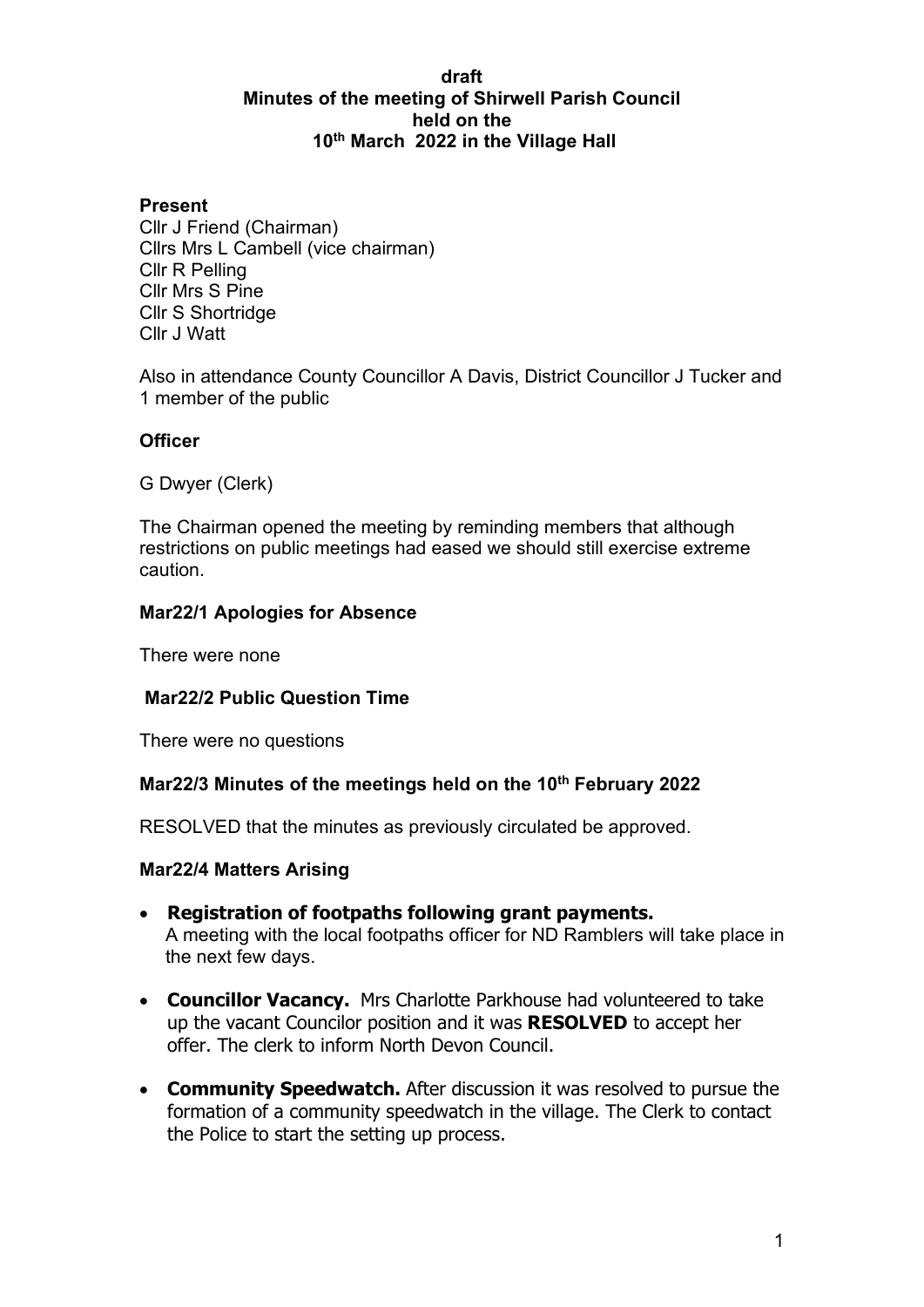# **Mar22/5 Inspection of Defibrillator**

The defibrillator had been inspected and cleaned.

# **Mar22/6 Cheques for Payment**

Payments for the Clerk's salary (£125.00), room hire at the Village Hall (£96.25 ) and C Wallis drain clearing (£105.00) were signed at the meeting

# **Mar22/7 Report of the County Councillor**

County Councillor Mrs Davis drew members attention to the high levels of CVID infection in the South West and stressed the need to take all necessary precautions. The effect this had on the availability of health care generally had become a major problem.

#### **Mar22/8 Questions to the County Councillor**

There were none

### **Mar22/9 Report of the District Councillor**

Councillor Tucker reported briefly as follows

- Council Tax bills will be issued soon together with an explanatory leaflet about the Government rebate available to some residents
- NDC were undertaking the spring clean in readiness for the summer season
- The lack of affordable housing is a major problem still..

#### **Mar22/10 Questions to the District Councillor.**

There were none

#### **Mar22/11 Correspondence**

The following correspondence had been circulated to Councillors

Revised code of conduct which had been placed on the agenda for next month.

In addition general correspondence for information had been forwarded

#### **Mar22/12 Planning Applications**

There were none

#### **Mar22/13 Planning Decisions**

There were none.